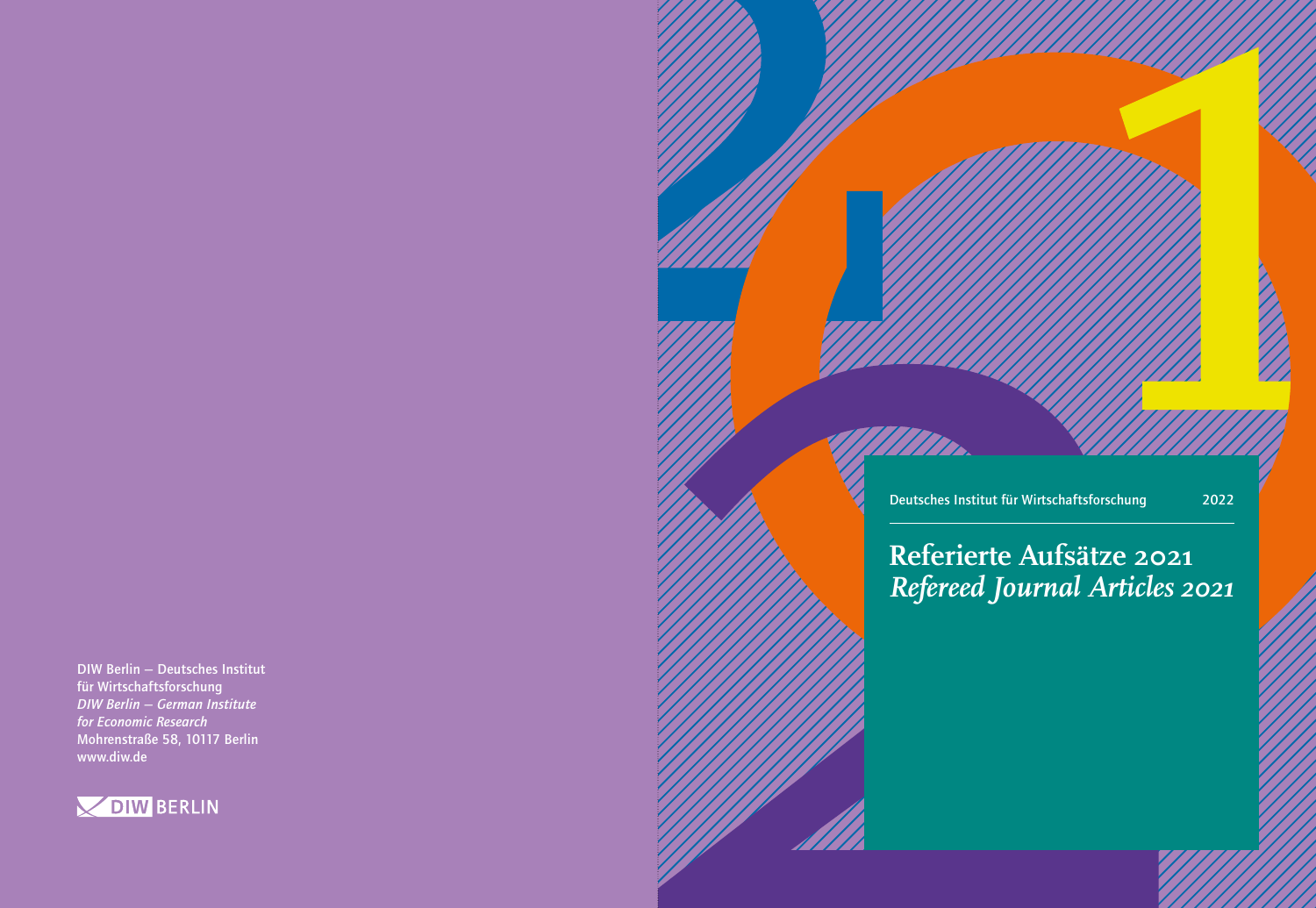DIW Berlin — Deutsches Institut für Wirtschaftsforschung *DIW Berlin — German Institute for Economic Research* Mohrenstraße 58, 10117 Berlin Deutschland

Tel.: + 49 (0) 30 8 97 89 – 0 Fax + 49 (0) 30 8 97 89 – 200 kundenservice@diw.de www.diw.de

Redaktion/*Editing:* Anja Kehmeier Design: Ann Katrin Siedenburg

Berlin, März 2022

- 3 Information
- 4 Wirtschaftliche und gesellschaftliche Integration in Europa *Economic and Social Integration in Europe*
- 5 Makroökonomie | *Macroeconomics*
- 6 Konjunkturpolitik | *Forecasting and Economic Policy*
- 6 Weltwirtschaft | *International Economics*
- 8 Zukunftssicherung und Nachhaltigkeit *Safeguarding the Future and Sustainability*
- 9 Energie, Verkehr, Umwelt *Energy, Transportation, Environment*
- 11 Klimapolitik | *Climate Policy*
- 12 Unternehmen und Märkte | *Firms and Markets*
- 13 Forschungsgruppe Entrepreneurship *Research Group Entrepreneurship*
- 14 Lebensqualität und Verteilung *Quality of Life and Distribution*
- 15 Staat | *Public Economics*
- 15 Forschungsgruppe Gender Economics *Research Group Gender Economics*
- 16 Bildung und Familie | *Education and Family*
- 17 Sozio-oekonomisches Panel | *Socio-Economic Panel*
- 24 Vorstandsbereich | *Executive Board*
- 26 Graduate Center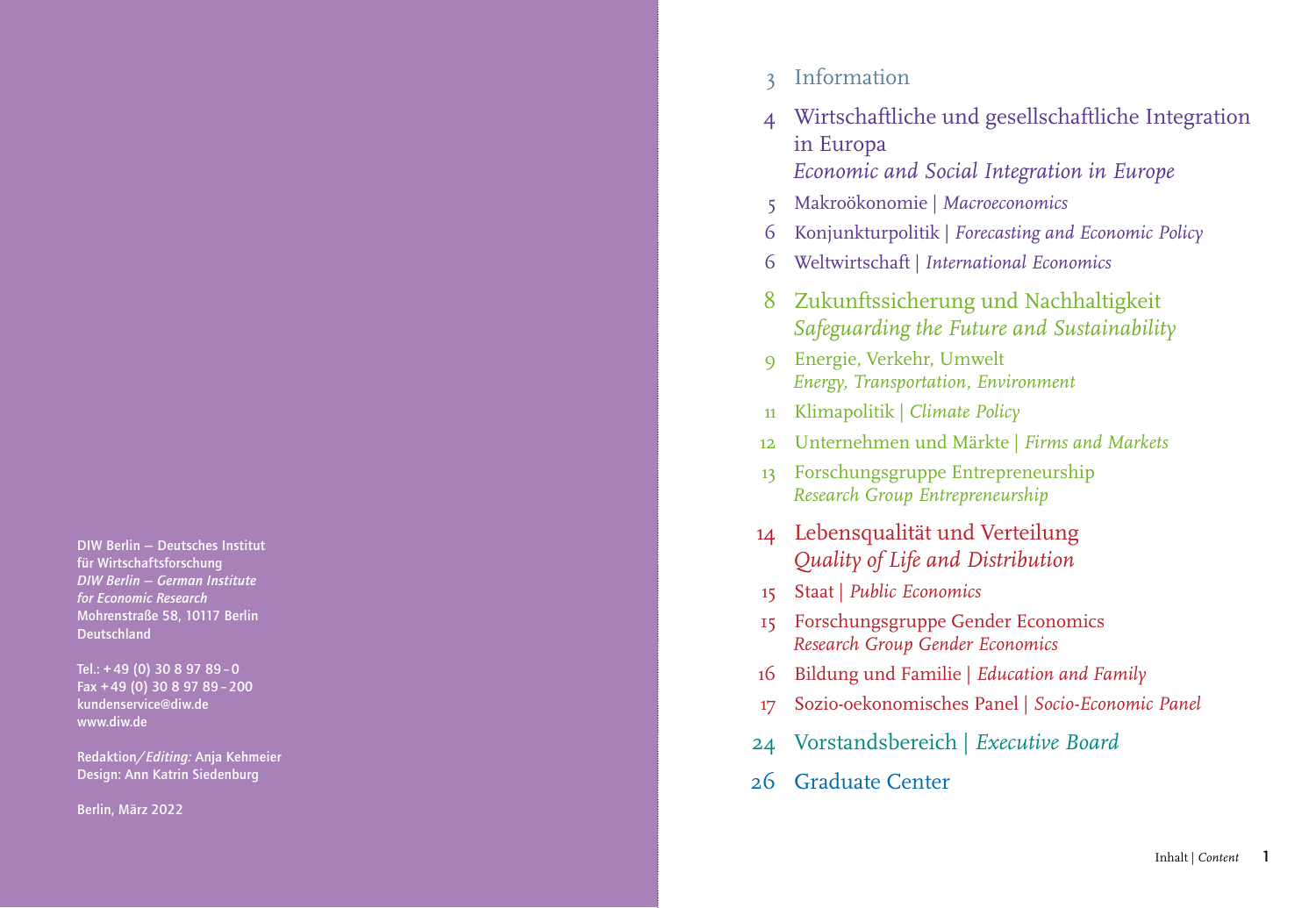Als referiert gelten im DIW Berlin Zeitschriften, die im Web of Science (WoS) ausgewertet werden.

Aufsätze in Zeitschriften, die dort nicht aufgeführt werden, werden als Aufsätze in »sonstigen referierten Zeitschriften« eingeordnet, wenn die Zeitschriften nachweisbar referiert sind.

*DIW Berlin considers journals to be refereed if they are listed in the Web of Science (WoS).*

*π*

*∅*

*Articles published in journals that are not listed in this database are listed under »other refereed journals« if the journals do indeed carry out a referee process.*

Alle Publikationen des DIW Berlin und von Mitarbeiterinnen und Mitarbeitern des DIW Berlin sind auch im Internet nachgewiesen unter www.diw.de/publikationen

Eine Übersicht aller Veröffentlichungen der Wissenschaftler und Wissenschaftlerinnen des DIW Berlin finden Sie unter www.diw.de/mitarbeiter

Die einzelnen Mitarbeiterseiten bieten einen Link auf die Liste der am DIW Berlin entstandenen Publikationen. In den meisten Fällen sind dort auch die Abstracts der jeweiligen Beiträge zu finden.

*All publications of DIW Berlin and of DIW Berlin scholars are listed on our website at www.diw.de/publications*

*For an overview of publications of individual researchers at DIW Berlin, please visit www.diw.de/staff*

*The individual staff members' pages each feature links to their work with us and, in most cases, you can also see abstracts from their respective contributions.*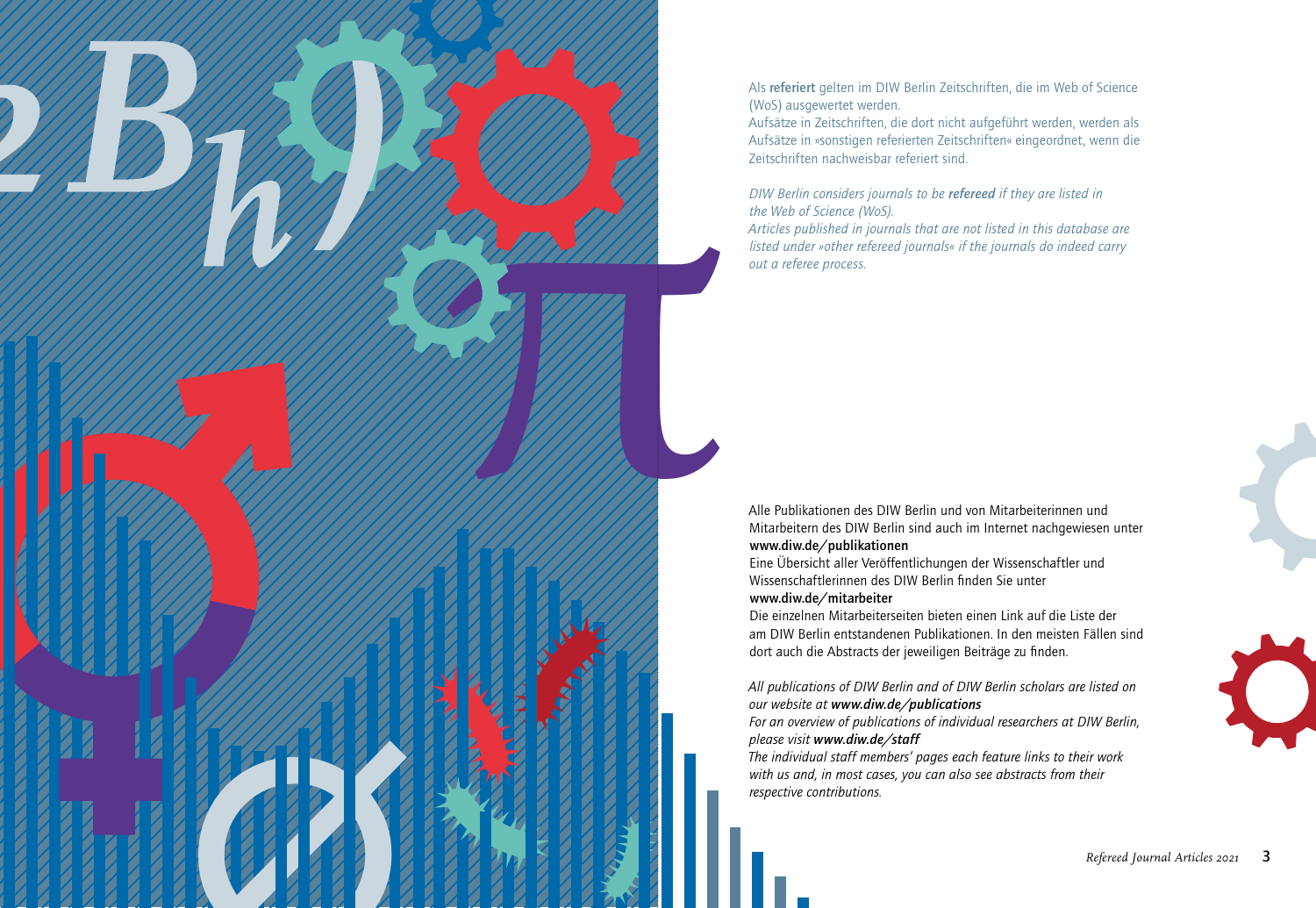# **Wirtschaftliche und gesellschaftliche Integration in Europa** *Economic and Social Integration in Europe*

**www.diw.de/mak\_de www.diw.de/kon\_de www.diw.de/wlt\_de**

Die Arbeit des Instituts fokussiert sich auf drei thematische Schwerpunktbereiche: im Bereich »Wirtschaftlicher und gesellschaftlicher Wandel in Europa« analysiert das Institut insbesondere die Wirkung europäischer Geld- und Fiskalpolitik auf die Europäische Integration und die damit verbundenen Transformationsprozesse sowie die Auswirkungen des Klimawandels, der Digitalisierung und der Globalisierung auf die Gesellschaft. Zu diesem Schwerpunktbereich gehören die Abteilungen Makroökonomie, Konjunkturpolitik sowie Weltwirtschaft.

**www.diw.de/mak\_en www.diw.de/kon\_en www.diw.de/wlt\_en**

*DIW Berlin's work focuses on three thematic areas: in the area of »Economic and Social Integration in Europe«, the institute analyzes the impact of European monetary and fiscal policy on European integration and the related transformation processes as well as the effects of climate change, digitalization, and globalization on society. The following departments belong to this thematic area: Macroeconomics, Forecasting and Economic Policy and the department International Economics.*

#### Makroökonomie *Macroeconomics*

Im WoS nachgewiesene Aufsätze *Articles listed in the WoS*

The Appropriateness of the Macroeconomic Imbalance Procedure for Central and Eastern European Countries Geraldine Dany-Knedlik, Martina Kämpfe, Tobias Knedlik In: Empirica 48 (2021), 1, S. 123–139

Housing Rent Dynamics and Rent Regulation in St. Petersburg (1880–1917) Konstantin A. Kholodilin, Leonid E. Limonov, Sofie R. Waltl In: Explorations in Economic History 81 (2021), 101398, 30 S.

Sovereign Default Risk, Macroeconomic Fluctuations and Monetary–Fiscal Stabilization Markus Kirchner, Malte Rieth In: IMF Economic Review 69 (2021), 2, S. 391–426

The Nexus between Loan Portfolio Size and Volatility: Does Bank Capital Regulation Matter? Franziska Bremus, Melina Ludolph In: Journal of Banking & Finance 127 (2021), 106122, 15 S.

The State-Dependent Trading Behavior of Banks in the Oil Futures Market Daniel Bierbaumer, Malte Rieth, Anton Velinov In: Journal of Economic Behavior & Organization 191 (2021), S. 1011–1024

Differences in African Banking Systems: Causes and Consequences Samuel Mutarindwa, Dorothea Schäfer, Andreas Stephan In: Journal of Institutional Economics 17 (2021), 4, S. 561–581

Exchange Rates, Foreign Currency Exposure and Sovereign Risk Kerstin Bernoth, Helmut Herwatz In: Journal of International Money and Finance 117 (2021), 102454

Government Spending Multipliers in (Un)certain Times Jan Philipp Fritsche, Mathias Klein, Malte Rieth In: Journal of Public Economics 203 (2021), 104513, 18 S.

Changing Fortunes and Attitudes: What Determines the Political Trust in Modern Russia? Marina Yu. Malkina, Vyacheslav N. Ovchinnikov, Konstantin A. Kholodilin In: Oeconomia Copernicana 12 (2021), 1, S. 77–98

The Dynamic Impact of FX Interventions on Financial Markets Lukas Menkhoff, Malte Rieth, Tobias Stöhr In: The Review of Economics and Statistics 103 (2021), 5, S. 939–953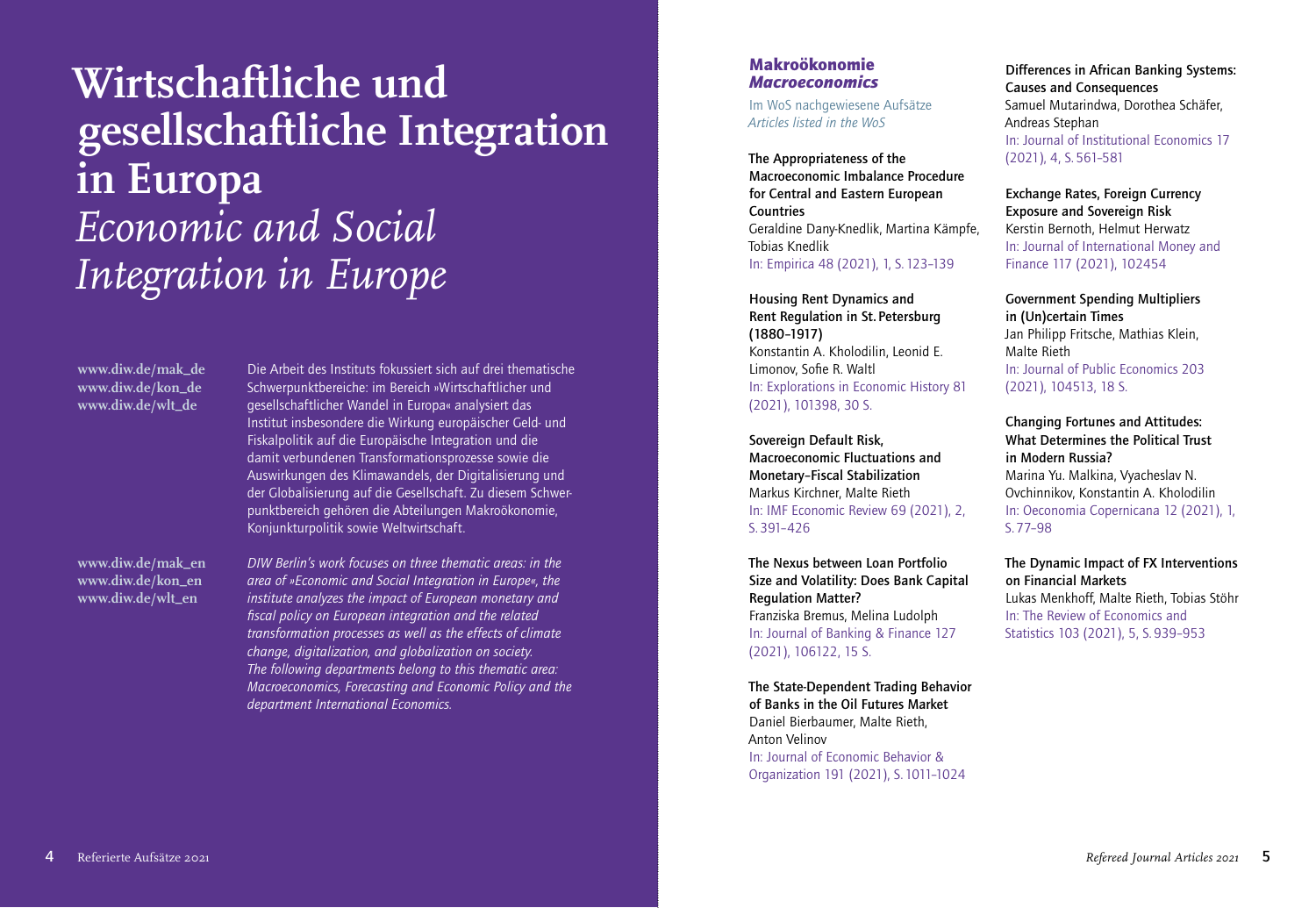### Konjunkturpolitik

Im WoS nachgewiesene Aufsätze *Articles listed in the WoS*

The Appropriateness of the Macroeconomic Imbalance Procedure for Central and Eastern European **Countries** Geraldine Dany-Knedlik, Martina Kämpfe, Tobias Knedlik In: Empirica 48 (2021), 1, S. 123–139

Housing Rent Dynamics and Rent Regulation in St. Petersburg (1880–1917) Konstantin A. Kholodilin, Leonid E. Limonov, Sofie R. Waltl In: Explorations in Economic History 81 (2021), 101398, 30 S.

Changing Fortunes and Attitudes: What Determines the Political Trust In Modern Russia?

Marina Yu. Malkina, Vyacheslav N. Ovchinnikov, Konstantin A. Kholodilin In: Oeconomia Copernicana 12 (2021), 1, S. 77–98

### Weltwirtschaft

Im WoS nachgewiesene Aufsätze *Articles listed in the WoS*

#### Financial Literacy and Intra-household Decision Making: Evidence from Rwanda

Antonia Grohmann, Annekathrin Schoofs In: Journal of African Economies 30 (2021), 3, S. 225–250

Financial Literacy: Thai Middle-Class Women Do Not Lag Behind Antonia Grohmann, Olaf Hübler, Roy Kouwenberg, Lukas Menkhoff In: Journal of Behavioral and Experimental Finance 31 (2021), 100537, 10 S.

Coupled Lotteries – a New Method to Analyze Inequality Aversion Melanie Koch, Lukas Menkhoff, Ulrich Schmidt In: Journal of Economic Behavior & Organization 191 (2021), S. 236–256

Qualitative versus Quantitative External Information for Proxy Vector Autoregressive Analysis Lukas Boer, Helmut Lütkepohl In: Journal of Economic Dynamics & Control 127 (2021), 104118, 17 S.

The Dynamic Impact of FX Interventions on Financial Markets Lukas Menkhoff, Malte Rieth, Tobias Stöhr In: The Review of Economics and Statistics 103 (2021), 5, S. 939–953

Corruption and Cheating: Evidence from Rural Thailand Olaf Hübler, Melanie Koch, Lukas Menkhoff, Ulrich Schmidt In: World Development 145 (2021), 105526, 15 S.



∫*−*

μ<br>μ<sub>με</sub>

**+i**<br>**+i**<br>The stage

7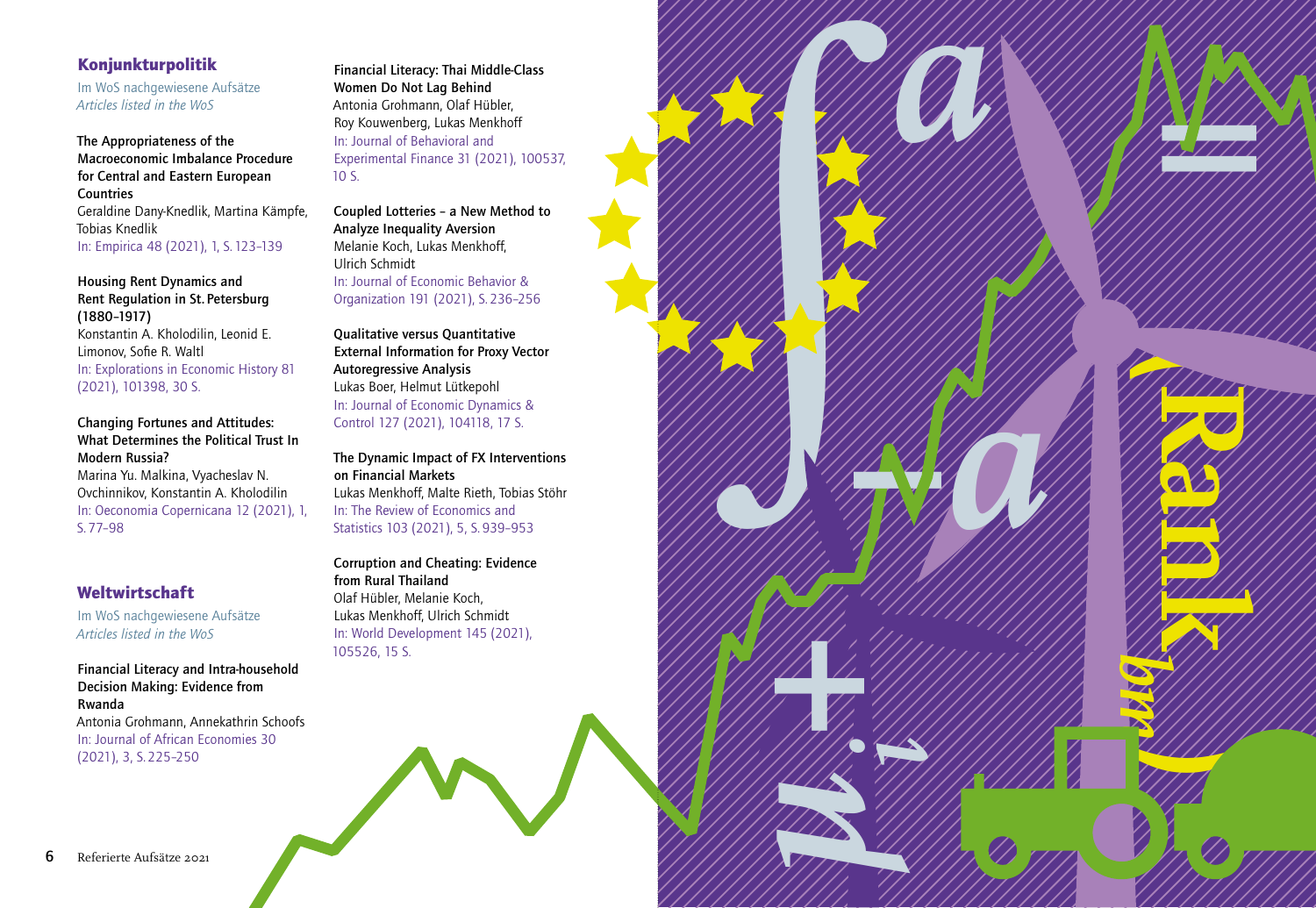# **Zukunftssicherung und Nachhaltigkeit** *Safeguarding the Future and Sustainability*

**www.diw.de/evu\_de www.diw.de/kli\_de www.diw.de/um\_de www.diw.de/entre\_de** Im Bereich »Zukunftssicherung und Nachhaltigkeit« geht es um ein ausgewogenes Verhältnis von Ökonomie und Ökologie unter Einbezug von Innovationen und Wettbewerb, aber auch um die Zukunft von Bildungs- und sozialen Sicherungssystemen.

Zu diesem Schwerpunktbereich gehören die Abteilung Energie, Verkehr, Umwelt, die Abteilung Klimapolitik, die Abteilung Unternehmen und Märkte mit der Forschungsgruppe Entrepreneurship.

**www.diw.de/evu\_en www.diw.de/kli\_en www.diw.de/um\_en www.diw.de/entre\_en** *In the area »Safeguarding the Future and Sustainability«, the focus is on a balanced relationship between economy and ecology, accounting for innovation, competition, and the future of educational and social security systems. This focus area includes the Energy, Transportation, Environment department, the Climate Policy department, the Firms and Markets department and the associated Entrepreneurship research group.*

#### Energie, Verkehr, Umwelt *Energy, Transportation, Environment*

Im WoS nachgewiesene Aufsätze *Articles listed in the WoS*

The Death Valley of Coal – Modelling COVID-19 Recovery Scenarios for Steam Coal Markets Paola Yanguas Parra, Christian Hauenstein, Pao-Yu Oei In: Applied Energy 288 (2021), 116564, 16 S.

How Can Solar Geoengineering and Mitigation Be Combined under Climate Targets?

Mohammad M. Khabbazan, Marius Stankoweit, Elnaz Roshan, Hauke Schmidt, Hermann Held In: Earth System Dynamics 12 (2021), 4, S. 1529–1542

100% Renewable Energy Scenarios for North America: Spatial Distribution and Network Constraints Elmar Zozmann, Leonard Göke, Mario Kendziorski, Citlali Rodriguez del Angel, Christian von Hirschhausen, Johanna

In: Energies 14 (2021), 3, 658, 17 S.

Winkler

Strengthening Gender Justice in a Just Transition: A Research Agenda Based on a Systematic Map of Gender in Coal **Transitions** 

Paula Walk, Isabell Braunger, Josephine Semb, Carolin Brodtmann, Pao-Yu Oei, Claudia Kemfert In: Energies 14 (2021), 18, 5985, 27 S.

A Scheme for Jointly Trading off Costs and Risks of Solar Radiation Management and Mitigation under Long-Tailed Climate Sensitivity Probability Density Distributions Elnaz Roshan, Mohammad M. Khabbazan, Hermann Held In: Environmental Modeling and Assessment 26 (2021), 5, S. 823–836

Coal Transitions – Part 1: A Systematic Map and Review of Case Study Learnings from Regional, National, and Local Coal Phase-Out Experiences Francesca Diluiso, Paula Walk, Niccolò Manych, Pao-Yu Oei … In: Environmental Research Letters 16 (2021), 11, 113003, 40 S.

Effects of Decarbonization on the Energy System and Related Employment Effects in South Africa Jonathan Hanto, Lukas Krawielicki, Alexandra Krumm, Nikita Moskalenko, Konstantin Löffler, Christian Hauenstein, Pao-Yu Oei

In: Environmental Science and Policy 124 (2021), S. 73–84

Investing into Third Generation Nuclear Power Plants: Review of Recent Trends and Analysis of Future Investments Using Monte Carlo Simulation Ben Wealer, Simon Bauer, Christian von Hirschhausen, Claudia Kemfert, Leonard Göke

In: Renewable and Sustainable Energy Reviews 143 (2021), 110836, 13 S.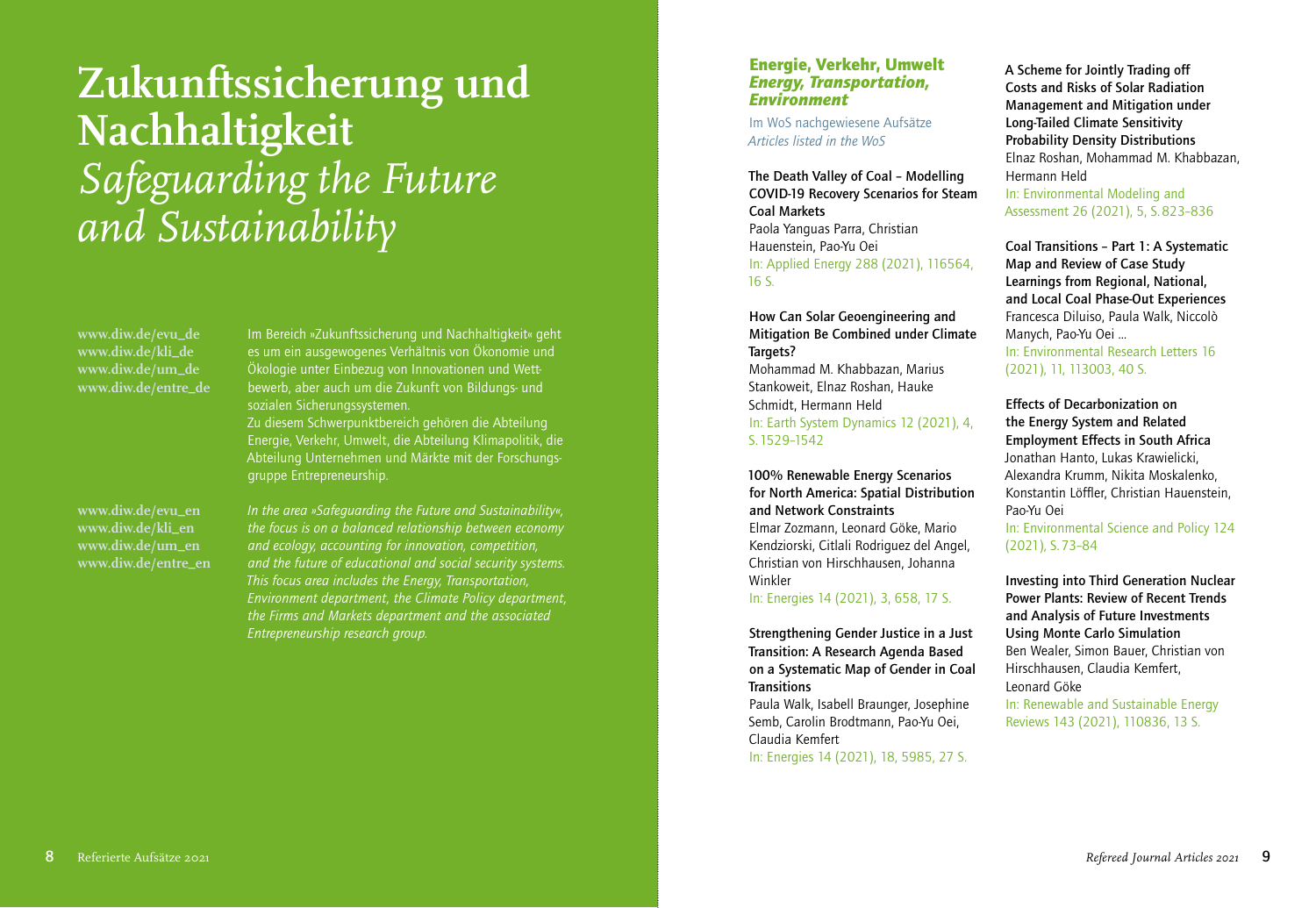Environmental Kuznets Curve in France and Germany: Role of Renewable and Nonrenewable Energy Xuejiao Ma, Najid Ahmad, Pao-Yu Oei In: Renewable Energy 172 (2021), S. 88–99

An Open Tool for Creating Battery-Electric Vehicle Time Series from Empirical Data, emobpy Carlos Gaete-Morales, Hendrik Kramer, Wolf-Peter Schill, Alexander Zerrahn In: Scientific Data 8 (2021), 152, 18 S.

Optimal Supply Chains and Power Sector Benefits of Green Hydrogen Fabian Stöckl, Wolf-Peter Schill, Alexander Zerrahn In: Scientific Reports 11 (2021), 14191, 14 S.

DIETERpy: A Python Framework for the Dispatch and Investment Evaluation Tool with Endogenous Renewables Carlos Gaete-Morales, Martin Kittel, Alexander Roth, Wolf-Peter Schill In: SoftwareX 15 (2021), 100784, 7 S.

The Economics of Variable Renewable Energy and Electricity Storage Javier López Prol, Wolf-Peter Schill In: Annual Review of Resource Economics 13 (2021), S. 443–467

The EU ETS to 2030 and beyond: Adjusting the Cap in Light of the 1.5°C Target and Current Energy Policies Aleksandar Zaklan, Jakob Wachsmuth, Vicki Duscha In: Climate Policy 21 (2021), 6, S. 778–791

Comparing Regulatory Designs for the Transmission of Offshore Wind Energy Yann Girard, Claudia Kemfert, Julius Stoll In: Economics of Energy and Environmental Policy 10 (2021), 1, S. 229–249

Fossil Natural Gas Exit – A New Narrative for the European Energy Transformation towards Decarbonization Christian von Hirschhausen, Claudia Kemfert, Fabian Praeger In: Economics of Energy and Environmental Policy 10 (2021), 2, S. 115–131

A 2050 Perspective on the Role for Carbon Capture and Storage in the European Power System and Industry Sector

Franziska Holz, Tim Scherwath, Pedro Crespo del Granado, Christian Skar, Luis Olmos, Quentin Ploussard, Andrés Ramos, Andrea Herbst In: Energy Economics 104 (2021), 105631, 18 S.

The Implication of the Paris Targets for the Middle East through Different Cooperation Options Mohammad M. Khabbazan, Christian von Hirschhausen In: Energy Economics 104 (2021), 105629, 19 S.

Emission Pathways Towards a Low-Carbon Energy System for Europe: A Model-Based Analysis of Decarbonization Scenarios Karlo Hainsch, Thorsten Burandt, Konstantin Löffler, Claudia Kemfert, Pao-Yu Oei, Christian von Hirschhausen In: The Energy Journal 42 (2021), 5, S. 41–66

The U.S. Coal Sector between Shale Gas and Renewables: Last Resort Coal Exports? Christian Hauenstein, Franziska Holz In: Energy Policy 149 (2021), 112097, 13 S.

The Role of Energy Storage in the Uptake of Renewable Energy: A Model Comparison Approach Sara Giarola, Anahi Molar-Cruz, Kathleen Vaillancourt, Olivier Bahn, Luis Sarmiento, Adam Hawkes, Maxwell Brown In: Energy Policy 151 (2021), 112159, 19 S.

Prosumage of Solar Electricity: Tariff Design, Capacity Investments, and Power Sector Effects Claudia Günther, Wolf-Peter Schill, Alexander Zerrahn In: Energy Policy 152 (2021), 112168, 17 S.

Warheads of Energy: Exploring the Linkages between Civilian Nuclear Power and Nuclear Weapons in Seven Countries Lars Sorge, Anne Neumann In: Energy Research & Social Science 81 (2021), 102213, 17 S.

Highway Conditions and Insufficient Maintenance in Germany: A Threat for Economic Growth? Dennis Gaus, Heike Link In: Journal of Transport Economics and Policy 55 (2021), 4, S. 308–333

On the Diffculties to Calculate Infrastructure Charges for Heavy Goods Vehicles: A Review of 15 Years' Experience in Germany Heike Link In: Journal of Transport Economics and Policy 55 (2021), 2, S. 141–162

Freedom Gas to Europe: Scenarios Analyzed Using the Global Gas Model Ruud Egging-Bratseth, Franziska Holz, Victoria Czempinski In: Research in International Business and Finance 58 (2021), 15 S.

The Impact of Carbon Disclosure Mandates on Emissions and Financial Operating Performance Benedikt Downar, Jürgen Ernstberger, Stefan Reichelstein, Sebastian Schwenen, Aleksandar Zaklan In: Review of Accounting Studies 26 (2021), 3, S. 1137–1175

### Klimapolitik *Climate Policy*

Im WoS nachgewiesene Aufsätze *Articles listed in the WoS*

A Green COVID-19 Recovery of the EU Basic Materials Sector: Identifying Potentials, Barriers and Policy Solutions Olga Chiappinelli, Timo Gerres, Karsten Neuhoff, Frederik Lettow, Heleen de Coninck, Balázs Felsmann, Eugénie Joltreau, Gauri Khandekar, Pedro Linares, Jörn Richstein, Aleksander Śniegocki, Jan Stede, Tomas Wyns, Cornelis Zandt, Lars Zetterberg In: Climate Policy 21 (2021), 10, S. 1328–1346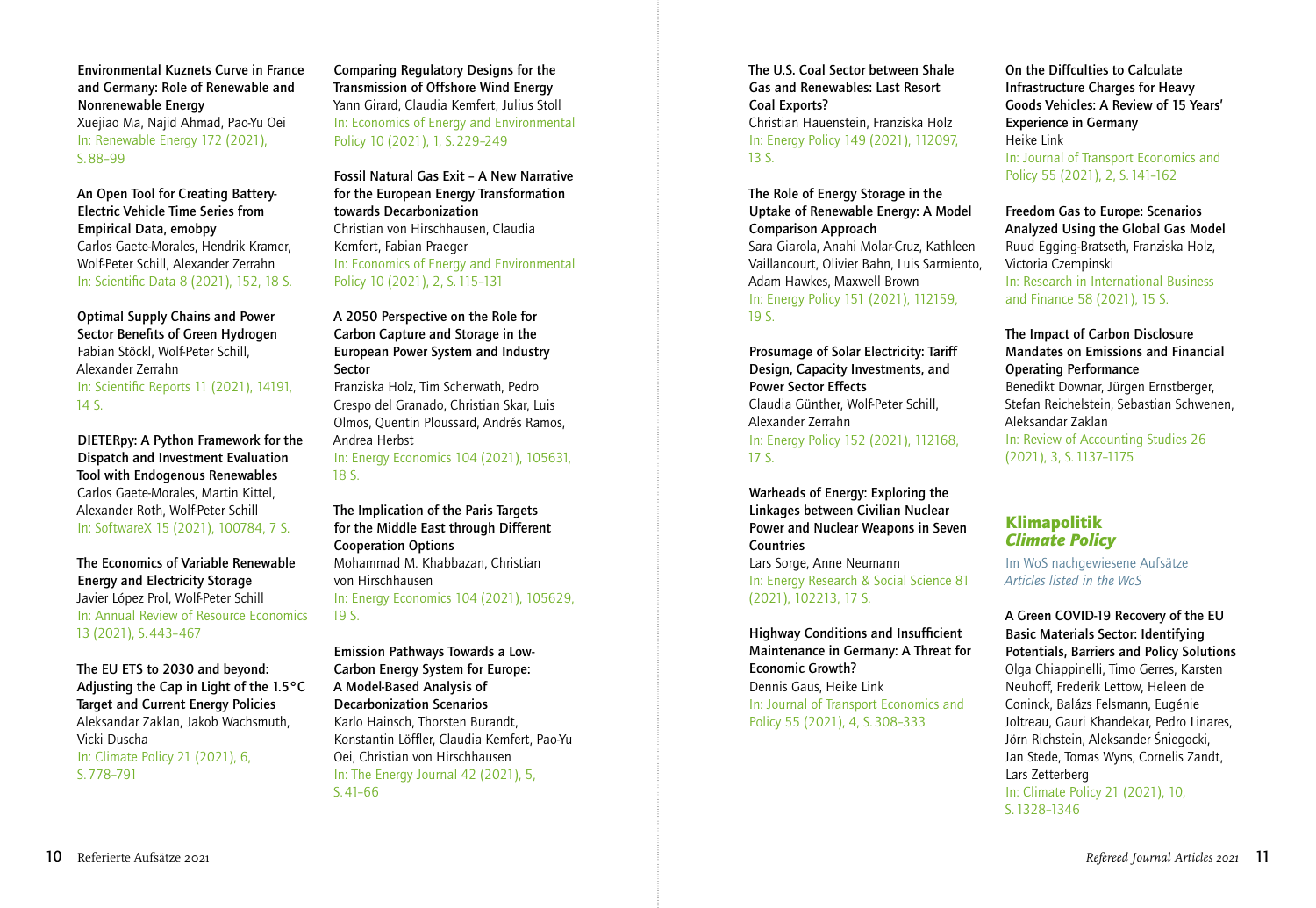Carbon Pricing of Basic Materials: Incentives and Risks for the Value Chain and Consumers Jan Stede, Stefan Pauliuk, Gilang Hardadi, Karsten Neuhoff In: Ecological Economics 189 (2021), 107168, 15 S.

Financing Power: Impacts of Energy Policies in Changing Regulatory **Environments** Nils May, Karsten Neuhoff In: The Energy Journal 42 (2021), 4, S. 131–151

To Ban or Not to Ban Carbon-Intensive Materials: A Legal and Administrative Assessment of Product Carbon Requirements

Timo Gerres, Manuel Haussner, Karsten Neuhoff, Alice Pirlot In: Review of European, Comparative & International Environmental Law 30 (2021), 2, S. 249–262

The Role of Budget Constraints in Sequential Elimination Tournaments Malin Arve, Olga Chiappinelli In: The Scandinavian Journal of Economics 123 (2021), 4, S. 1059–1087

#### Unternehmen und Märkte *Firms and Markets*

Im WoS nachgewiesene Aufsätze *Articles listed in the WoS*

Big Tech Acquisitions — Towards Empirical Evidence Pauline Affeldt, Reinhold Kesler In: Journal of European Competition Law & Practice 12 (2021), 6, S. 471–478

Face Masks Increase Compliance with Physical Distancing Recommendations during the COVID-19 Pandemic Gyula Seres, Anna Helen Balleyer, Nicola Cerutti, Anastasia Danilov, Jana Friedrichsen, Yiming Liu, Müge Süer In: Journal of the Economic Science Association 7 (2021), 2, S. 139–158

Social Status Concerns and the Political Economy of Publicly Provided Private Goods Jana Friedrichsen, Tobias König, Tobias Lausen In: The Economic Journal 131 (2021), 633, S. 220–246

The Effect of Restructuring Electricity Distribution Systems on Firms' Persistent and Transient Efficiency Astrid Cullmann, Oleg Badunenko, Subal C. Kumbhakar, Maria Nieswand In: The Energy Journal 42 (2021), 4, 20 S.

A Retrospective Evaluation of the GDF/ Suez Merger: Effects on the Belgian Gas Hub Elena Argentesi, Albert Banal-Estañol, Jo Seldeslachts In: The Energy Journal 42 (2021), 6,

S. 199–228

All-Pay Competition with Captive **Consumers** Renaud Foucart, Jana Friedrichsen In: International Journal of Industrial Organization 75 (2021), 19 S.

25 Years of European Merger Control Pauline Affeldt, Tomaso Duso, Florian Szücs In: International Journal of Industrial

Organization 76 (2021), 102720, 22 S.

The Leniency Rule Revisited: Experiments on Cartel Formation with Open Communication Maximilian Andres, Lisa Bruttel, Jana Friedrichsen In: International Journal of Industrial Organization 76 (2021), 102728, 25 S.

Merger Efficiency Gains: Evidence from a Large Transport Merger in France Ariane Charpin, Joanna Piechucka In: International Journal of Industrial Organization 77 (2021), 102760, 22 S.

The Effect of Mergers on Variety in Grocery Retailing Elena Argentesi, Paolo Buccirossi, Roberto Cervone, Tomaso Duso, Allessia Marrazzo In: International Journal of Industrial Organization 79 (2021), 102789, 19 S.

Merger Policy in Digital Markets: An Ex-Post Assessment Elena Argentesi, Paolo Buccirossi, Emilio Calvano, Tomaso Duso, Alessia Marrazzo, Salvatore Nava In: Journal of Competition Law & Economics 17 (2021), 1, S. 95–140

Face Mask Use and Physical Distancing before and after Mandatory Masking: No Evidence on Risk Compensation in Public Waiting Lines Gyula Seres, Anna Balleyer, Nicola Cerutti, Jana Friedrichsen, Müge Süer In: Journal of Economic Behavior & Organization 192 (2021), S. 765–781

Cost Efficiency and Endogenous Regulatory Choices: Evidence from the Transport Industry in France Joanna Piechucka In: Journal of Regulatory Economics 59 (2021), S. 25–46

In weiteren referierten Fachzeitschriften veröffentlichte Aufsätze *Articles published in other refereed scholarly journals*

Common Ownership in the U.S. Pharmaceutical Industry: A Network Analysis Albert Banal-Estañol, Melissa Newham, Jo Seldeslachts In: The Antitrust Bulletin 66 (2021), 1, S. 68–99

Forschungsgruppe Entrepreneurship *Research Group Entrepreneurship*

Im WoS nachgewiesene Aufsätze *Articles listed in the WoS*

COVID-19: a Crisis of the Female Self-Employed Daniel Graeber, Alexander S. Kritikos, Johannes Seebauer In: Journal of Population Economics 34 (2021), S. 1141–1187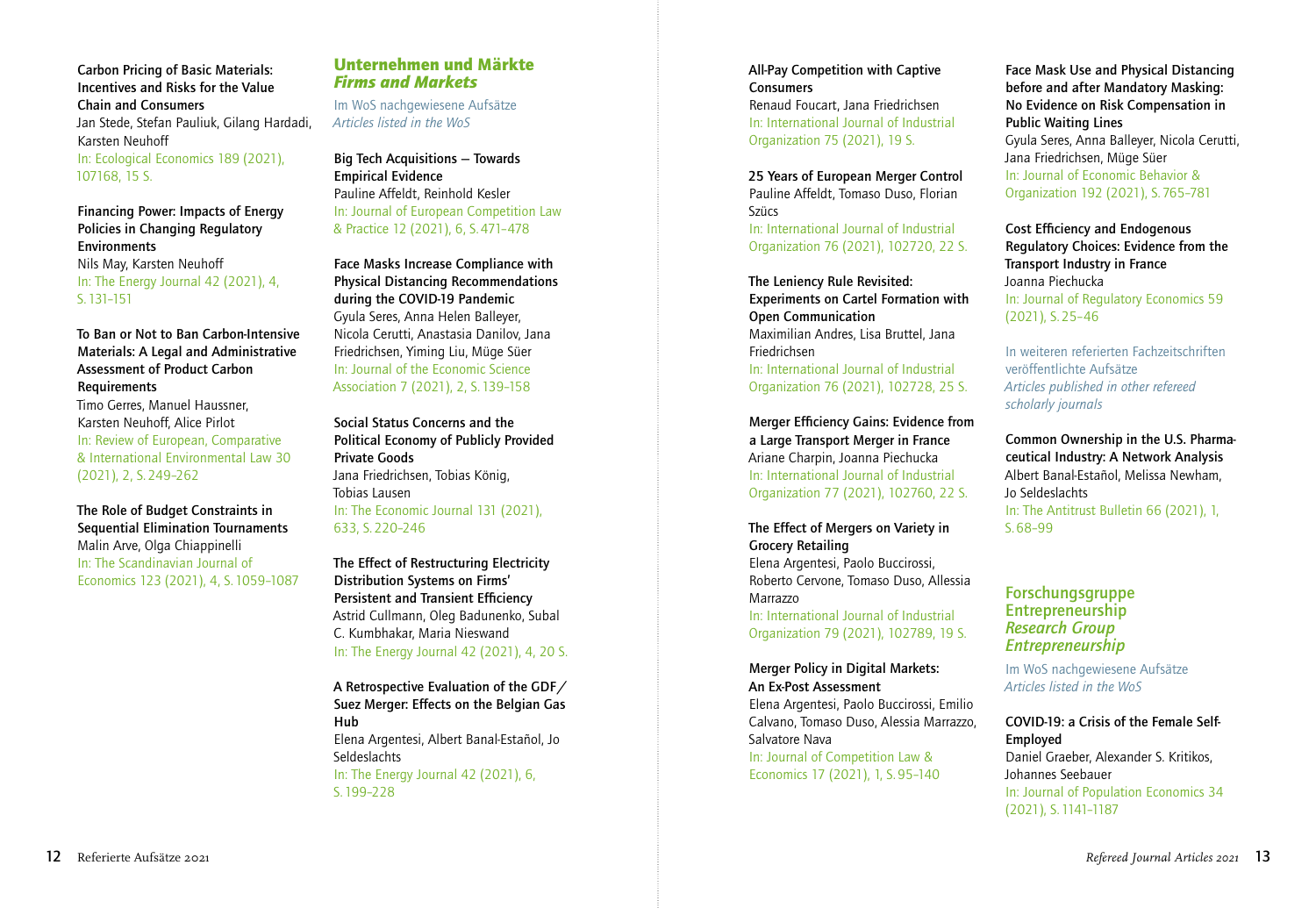# **Lebensqualität und Verteilung** *Quality of Life and Distribution*

**www.diw.de/stt\_de www.diw.de/bifa\_de www.diw.de/soep\_de www.diw.de/gender\_de** 

**www.diw.de/stt\_en www.diw.de/bifa\_en www.diw.de/soep\_en www.diw.de/gender\_en**

Bei »Lebensqualität und Verteilung« stehen der demographische Wandel sowie die gesellschaftlichen und ökonomischen Verteilungswirkungen fiskal-, bildungs- und sozialpolitischer Entscheidungen und Rahmensetzungen und deren Folgen für Haushalte und Individuen im Mittelpunkt. Zudem sollen in den kommenden Jahren die Auswirkungen der COVID-19-Pandemie auf unterschiedliche gesellschaftliche Gruppen und die daraus resultierende Änderung der Struktur von Wirtschaft und Gesellschaft analysiert werden. Diesem Schwerpunktbereich sind die Abteilungen Staat - mit der Forschungsgruppe Gender Economics -, Bildung und Familie und der Infrastruktureinrichtung Sozio-ökonomisches Panel zugeordnet.

*In the area »Quality of Life and Distribution«, the focus is on demographic change along with the social and economic distributional effects of fiscal, educational, and social policy decisions and conditions, and its consequences for households and individuals. Additionally, the impact of the COVID-19 pandemic on different groups and the resulting changes to economic and societal structures will be analyzed over the coming years. The departments Public Economics with the associated Gender Economics research group, Education and Family and the Socio-economic Panel are assigned to this research area.*

#### Staat *Public Economics*

Im WoS nachgewiesene Aufsätze *Articles listed in the WoS*

Lights along the Frontier: Convergence of Economic Activity in the Proximity of the Polish-German Border, 1992–2012 Ronny Freier, Michal Myck, Mateusz Najsztub In: Applied Economics 53 (2021), 36, S. 4245–4262

Large and Influential: Firm Size and Governments' Corporate Tax Rate Choice Nadine Riedel, Martin Simmler In: Canadian Journal of Economics 54 (2021), 2, S. 812–839

COVID-19 Associated Contact Restrictions in Germany: Marked Decline in Children's Outpatient Visits for Infectious Diseases without Increasing Visits for Mental Health **Disorders** Mara Barschkett, Berthold Koletzko, C. Katharina Spiess In: Children 8 (2021), 9, 728, 9 S.

Long-run Expectations of Households Christoph Breunig, Iuliia Grabova, Peter Haan, Felix Weinhardt, Georg Weizsäcker In: Journal of Behavioral and Experimental Finance 31 (2021), 18 S.

Nonparametric Regression with Selectively Missing Covariates Christoph Breunig, Peter Haan In: Journal of Econometrics 223 (2021), 1, S. 28–52

Equilibrium Effects of Tax Exemptions for Low Pay Luke Haywood, Michael Neumann In: Labour Economics 69 (2021), 101976, 15 S.

Public Good Provision and Local Employment: Evidence from Grammar School Closures in East Germany Ronny Freier, Martin Simmler, Christian Wittrock In: Regional Science & Urban Economics 88 (2021), 103672, 18 S.

#### Forschungsgruppe Gender **Economics** *Research Group Gender Economics*

Im WoS nachgewiesene Aufsätze *Articles listed in the WoS*

Closing Routes to Retirement for Women: How Do They Respond? Johannes Geyer, Clara Welteke In: Journal of Human Resources 56 (2021), 1, S. 311–341

Fertility as a Driver of Maternal Employment Julia Schmieder In: Labour Economics 72 (2021), 102048, 16 S.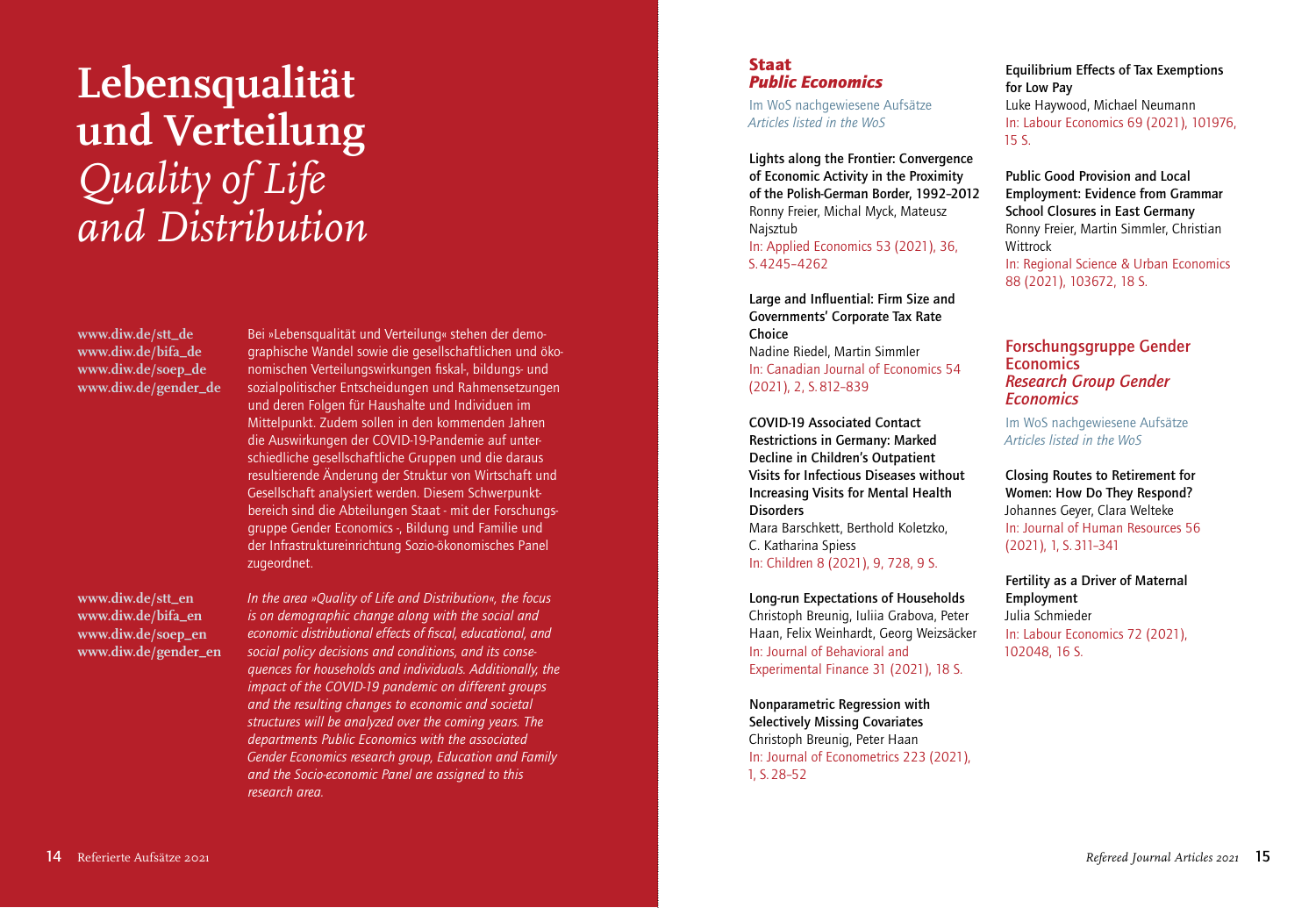#### Bildung und Familie *Education and Family*

Im WoS nachgewiesene Aufsätze *Articles listed in the WoS*

Parental Wealth and Children's Cognitive Ability, Mental, and Physical Health: Evidence from the UK Millenium Cohort Study Vanessa Moulton, Alissa Goodman, Bilal Nassim, George B. Ploubidis, Ludovica Gambaro In: Child Development 92 (2021), 1, S. 115–123

COVID-19 Associated Contact Restrictions in Germany: Marked Decline in Children's Outpatient Visits for Infectious Diseases without Increasing Visits for Mental Health **Disorders** Mara Barschkett, Berthold Koletzko, C. Katharina Spiess

In: Children 8 (2021), 9, 728, 9 S.

Who Teaches the Teachers? A RCT of Peer-To-Peer Observation and Feedback in 181 Schools Richard Murphy, Felix Weinhardt, Gill Wyness In: Economics of Education Review 82 (2021), 102091, 18 S.

Long-run Expectations of Households

Christoph Breunig, Iuliia Grabova, Peter Haan, Felix Weinhardt, Georg Weizsäcker In: Journal of Behavioral and Experimental Finance 31 (2021), 18 S.

Informing Students about College: Increasing Enrollment Using a Behavioral Intervention? Frauke Peter, C. Katharina Spiess, Vaishali Zambre. In: Journal of Economic Behavior & Organization 190 (2021), S. 524–549

Lost Job, Lost Trust? On the Effect of Involuntary Job Loss on Trust Tim Friehe, Jan Marcus In: Journal of Economic Psychology 84 (2021), 102369, 9 S.

The Effect of Early Childhood Education and Care Services on the Integration of Refugee Families Ludovica Gambaro, Guido Neidhöfer, C. Katharina Spiess In: Labour Economics 72 (2021), 102053, 15 S.

#### Parental Well-Being in Times of Covid-19 in Germany Sevrin Waights, C. Katharina Spiess,

Gert G. Wagner, Nico A. Siegel, Mathias Huebener

In: Review of Economics of the Household 19 (2021), 1, S. 91–122

The Effectiveness of Interventions to Reduce Informality in Low- and Middle-Income Countries Jonas Jessen, Jochen Kluve In: World Development 138 (2021), 19 S.

Dazugehören und zusammenhalten: Die Corona-Pandemie offenbart die Herausforderungen der Familienpolitik wie in einem Brennglas: Editorial Jörg M. Fegert, Margarete Schuler-Harms, C. Katharina Spieß

In: Zeitschrift für Kinder- und Jugendpsychiatrie und Psychotherapie 49 (2021), 3, S. 163–168

In weiteren referierten Fachzeitschriften veröffentlichte Aufsätze *Articles published in other refereed scholarly journals*

Who Are the Essential and Frontline Workers? Francine D. Blau, Josefine Koebe, Pamela A. Meyerhofer In: Business Economics 56 (2021), S. 168–178

Familien im Fokus der Bundestagswahl: Ein Bekenntnis zur Systemrelevanz von Familien Mathias Huebener, C. Katharina Spiess In: Zeitschrift für Politikwissenschaft 31 (2021), 1, S. 101–107

### Forschungsbasierte Infrastruktureinrichtung Sozio-oekonomisches Panel *Socio-Economic Panel*

Im WoS nachgewiesene Aufsätze *Articles listed in the WoS*

Panel Data in Research on Mobility and Migration: A Review of Recent Advances Sergi Vidal, Philipp M. Lersch In: Comparative Population Studies 46

(2021), S. 187–214

The Education of Recently Arrived Refugees in Germany: Conditions, Processes, and Outcomes Aileen Edele, Cornelia Kristen, Petra Stanat, Gisela Will In: Journal for Educational Research Online 13 (2021), 1, S. 5–15

The Role of Socioeconomic, Cultural, and Structural Factors in Daycare Attendance among Refugee Children Christoph Homuth, Elisabeth Liebau, Gisela Will In: Journal for Educational Research Online 13 (2021), 1, S. 16–77

Destination-Language Acquisition of Recently Arrived Immigrants: Do Refugees Differ from Other Immigrants? Cornelia Kristen, Julian Seuring In: Journal for Educational Research Online 13 (2021), 1, S. 128–156

Prejudice in Disguise: Which Features Determine the Subtlety of Ethnically Prejudicial Statements? Karolina Fetz, Martin Kroh In: Journal of Social and Political Psychology 9 (2021), 1, S. 187–206

### Gender Score Development in the Berlin Aging Study II: A Retrospective Approach

Ahmad Tauseef Nauman, Hassan Behlouli, Nicholas Alexander, Friederike Kendel, Johanna Drewelies, Konstantinos Mantantzis, Nora Berger, Gert G. Wagner, Denis Gerstorf, Ilja Demuth, Louise Pilote, Vera Regitz-Zagrosek In: Biology of Sex Differences 12 (2021).

15, 10 S.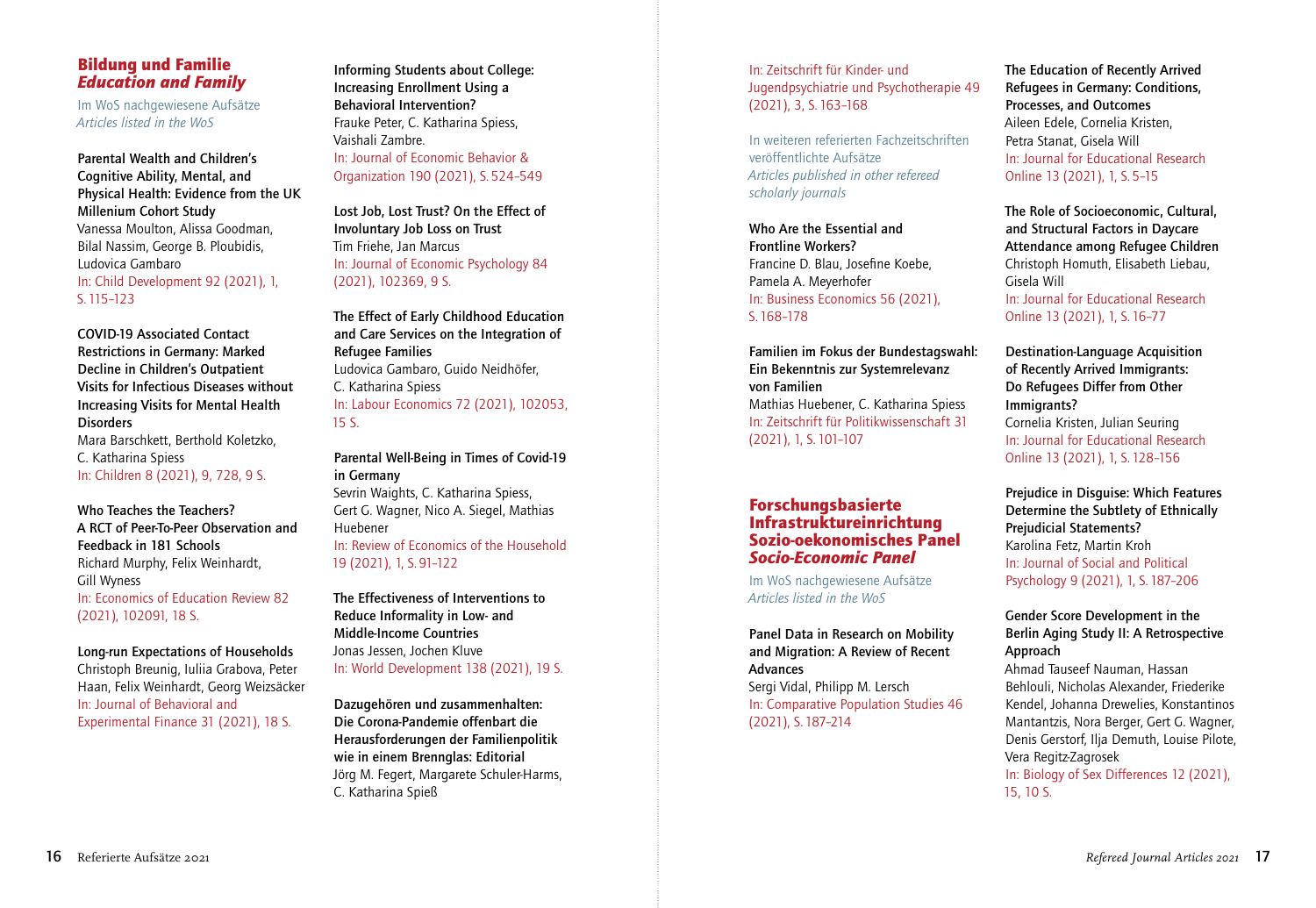#### Cohort Profile: Follow-up of a Berlin Aging Study II (Base-II) Subsample as Part of the GendAge Study

Ilja Demuth, Verena Banszerus, Johanna Drewelies, Sandra Düzel, Ute Seeland, Dominik Spira, Esther Tse, Julian Braun, Elisabeth Steinhagen-Thiessen, Lars Bertram, Andreas Thiel, Ulman Lindenberger, Vera Regitz-Zagrosek, Denis Gerstorf, Gert G. Wagner … In: BMJ Open 11 (2021), 11 S.

The Effect of Exposure to Long Working Hours on Alcohol Consumption, Risky Drinking and Alcohol Use Disorder: A Systematic Review and Meta-Analysis from the WHO/ILO Joint Estimates of the Work-Related Burden of Disease and Injury

Daniela V. Pachito, Frank Pega, Jelena Bakusic, Hannes Kröger …

In: Environment International 146 (2021), 26 S.

People Underestimate the Errors Made by Algorithms for Credit Scoring and Recidivism Prediction but Accept Even Fewer Errors Felix G. Rebitschek, Gerd Gigerenzer, Gert G. Wagner In: Scientific Reports 11 (2021), 20171, 11 S.

Early Retirement as a Privilege for the Rich? A Comparative Analysis of Germany and Switzerland Ursina Kuhn, Markus M. Grabka, Christian Suter In: Advances in Life Course Research 47 (2021), 100392, 10 S.

Gendered Employment Trajectories and Individual Wealth at Older Ages in Eastern and Western Germany Theresa Nutz, Philipp A. Lersch In: Advances in Life Course Research 47 (2021), 100374, 11 S.

The Impact of Economic Uncertainty, Precarious Employment, and Risk Attitudes on the Transition to Parenthood Christian Schmitt In: Advances in Life Course Research 47 (2021), 100402, 14 S.

Web-Based and Mixed-Mode Cognitive Large-Scale Assessments in Higher Education: An Evaluation of Selection Bias, Measurement Bias, and Prediction Bias Sabine Zinn, Uta Landrock, Timo Gnambs In: Behavior Research Methods 53 (2021), 3, S. 1202–1217

Leisure Activities as a Driver of Personality Development?: A Random-Intercept Cross-lagged Panel Model across 13 Years in Adulthood Julia Sander, Paul Schumann, David Richter, Jule Specht In: Collabra: Psychology 7 (2021), 1, 36 S.

Coronavirus and Care: How the Coronavirus Crisis Affected Fathers' Involvement in Germany Michaela Kreyenfeld, Sabine Zinn In: Demographic Research 44 (2021), S. 99–124

2D:4D and Self-Employment: A Preregistered Replication Study in a Large General Population Sample Frank M. Fossen, Levent Neyse, Magnus Johannesson, Anna Dreber In: Entrepreneurship Theory and Practice 46 (2021), 1, S. 21–43

Inferring Floor Area Ratio Thresholds for the Delineation of City Centers Based on Cognitive Perception Michael Wurm, Jan Goebel, Gert G. Wagner, Matthias Weigand, Stefan Dech, Hannes Taubenböck

In: Environment and Planning B 48 (2021), 2, S. 265–279

Distributional Impacts of Carbon Pricing: A Meta-Analysis Nils Ohlendorff, Michael Jakob, Jan Christoph Minx, Carsten Schröder, Jan Christoph Steckel In: Environmental & Resource Economics 78 (2021), 1, S. 1–42

Non-migrants' and Migrants' Interethnic Relationships: The Third Party Role of Cohabiting Partners Philipp Eisnecker In: Ethnic and Racial Studies 45 (2021), 1, S. 22–46

Analysing Effects of Birth Order on Intelligence, Educational Attainment, Big Five, and Risk Aversion in an Indonesian Sample Laura J. Botzet, Julia M. Rohrer, Ruben Arslan In: European Journal of Personality 35 (2021), 2, S. 234–248

Inspections and Compliance: Enforcement of the Minimum-Wage Law Mattis Beckmannshagen, Alexandra Fedorets In: Finanzarchiv 77 (2021), 1, S. 1–58

Time Spent on School-Related Activities at Home During the Pandemic: A Longitudinal Analysis of Social Group Inequality among Secondary School **Students** Sabine Zinn, Michael Bayer In: Frontiers in Psychology 12 (2021), 705107, 10 S.

Bekanntheit und Nutzung von digitalen Gesundheitsangeboten in Deutschland: eine bevölkerungsrepräsentative Querschnittsuntersuchung Bernhard Breil, Melina Dederichs, Lisanne Kremer, David Richter, Peter Angerer, Jennifer Apolinário-Hagen In: Das Gesundheitswesen 83 (2021), 12, S. 1019–1028

The Dynamics of Attitudes toward Immigrants: Cohort Analyses for Western EU Member States Katja Schmidt In: International Journal of Comparative Sociology 62 (2021), 4, S. 281–310

Growing Potentials for Migration Research Using the German Socio-Economic Panel Study Jannes Jacobsen, Magdalena Krieger, Felicitas Schikora, Jürgen Schupp In: Jahrbücher für Nationalökonomie und Statistik 241 (2021), 4, S. 527–549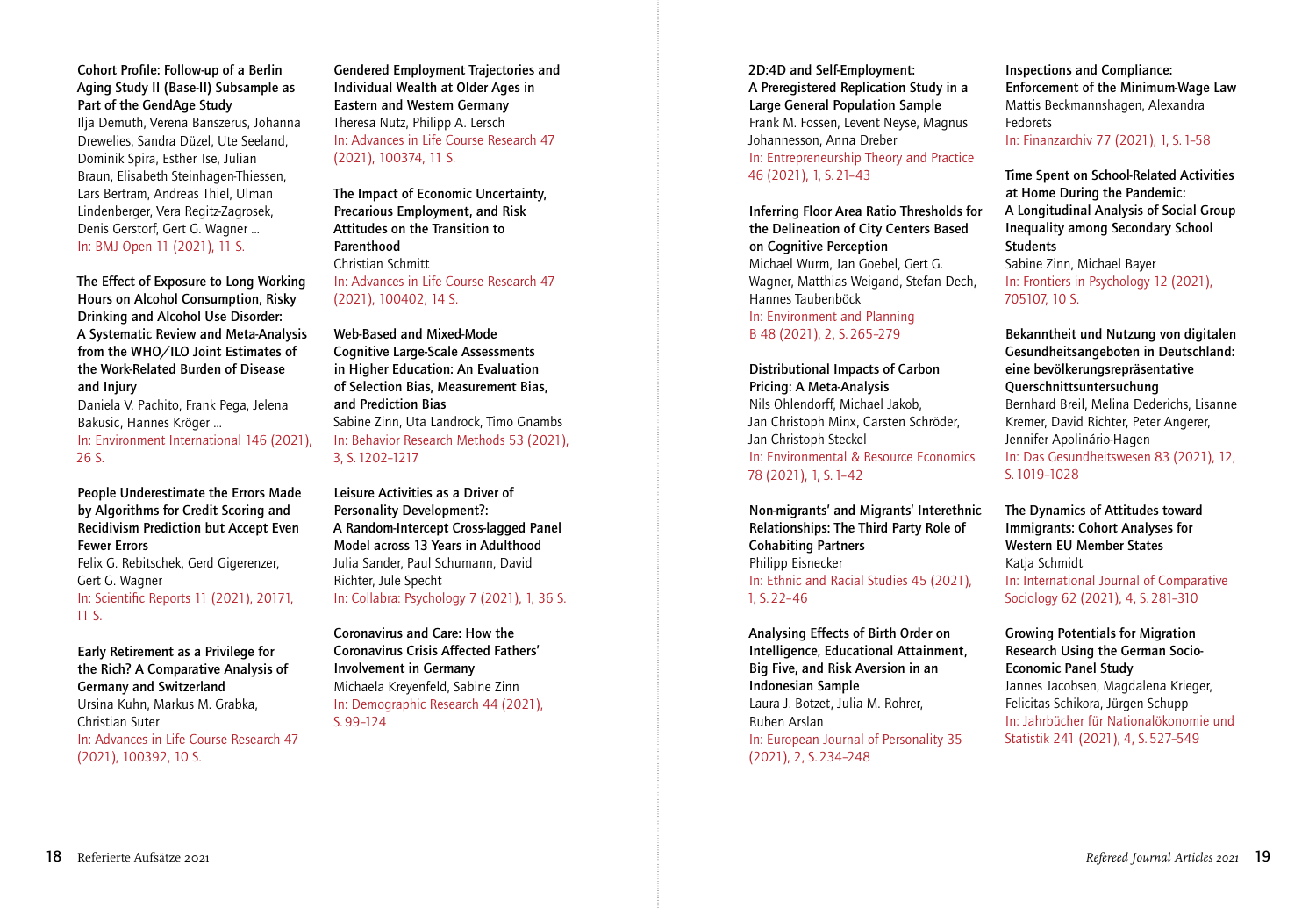Generation Y: Do Millennials Need a Partner to Be Happy? Louisa Scheling, David Richter In: Journal of Adolescence 90 (2021), S. 23–31

Exposure to Inequality May Cause Under-provision of Public Goods: Experimental Evidence Pablo Brañas-Garza, Elena Molis, Levent Neyse In: Journal of Behavioral and Experimental Economics 92 (2021), 101679, 10 S.

Worries Across Time and Age in the German Socio-Economic Panel Study Julia M. Rohrer, Martin Bruemmer, Jürgen Schupp, Gert G. Wagner In: Journal of Economic Behavior & Organization 181 (2021), S. 332–343

Great Expectations: Reservation Wages and Minimum Wage Reform Alexandra Fedorets, Cortney Shupe In: Journal of Economic Behavior & Organization 183 (2021), S. 397–419

2D:4D Does Not Predict Economic Preferences: Evidence from a Large, Representative Sample Levent Neyse, Magnus Johannesson, Anna Dreber

In: Journal of Economic Behavior & Organization 185 (2021), S. 390–401

Waiting for Kin: A Longitudinal Study of Family Reunification and Refugee Mental Health in Germany Lea-Maria Löbel, Jannes Jacobsen In: Journal of Ethnic and Migration Studies 47 (2021), 13, S. 2916–2937

Wealth of Children from Single-Parent Families: Low Levels and High Inequality in Germany Philipp M. Lersch, Markus M. Grabka, Kilian Rüß, Carsten Schröder In: Journal of European Social Policy 31 (2021), 5, S. 565–579

Do Adult Men and Women in Same-Sex Relationships Have Weaker Ties to Their Parents? Mirjam Fischer, Matthijs Kalmijn In: Journal of Family Psychology (2021), im Ersch.

Gender and Changes in Household Wealth after the Dissolution of Marriage and Cohabitation in Germany Diederik Boertien, Philipp M. Lersch In: Journal of Marriage and Family 83 (2021), 1, S. 228–242

Distributive Justice in Marriage: Experimental Evidence on Beliefs about Fair Savings Arrangements Daria Tisch, Philipp M. Lersch In: Journal of Marriage and Family 83 (2021), 2, S. 516–533

A Tale of Two Countries: The Long Shadow of the Crisis on Income and Wealth in Germany and Italy Charlotte Bartels, Salvatore Morelli In: Journal of Modern European History 19 (2021), 1, S. 33–39

Longitudinal Coupling of Momentary Stress Reactivity and Trait Neuroticism: Specificity of States, Traits, and Age Period

Cornelia Wrzus, Gloria Luong, Gert G. Wagner, Michaela Riediger In: Journal of Personality and Social Psychology 121 (2021), 3, S. 691–706

Identifying Robust Correlates of Risk Preference: A Systematic Approach Using Specification Curve Analysis Renato Frey, David Richter, Jürgen Schupp, Ralph Hertwig, Rui Mata In: Journal of Personality and Social Psychology 120 (2021), 2, S. 538–557

COVID-19: a Crisis of the Female Self-Employed Daniel Graeber, Alexander S. Kritikos, Johannes Seebauer In: Journal of Population Economics 34 (2021), S. 1141–1187

An Investment in the Future: Institutional Aspects of Credential Recognition of Refugees in Germany Jannes Jacobsen In: Journal of Refugee Studies 34 (2021), 3, S. 3000–3023

Changes in Optimism and Pessimism in Response to Life Events: Evidence from Three Large Panel Studies William J. Chopik, Jeewon Oh, Eric S. Kim, Ted Schwaba, Michael D. Krämer, David Richter, Jacqui Smith In: Journal of Research in Personality 88 (2021), 103985, 14 S.

How Often Have You Felt Disadvantaged? Explaining Perceived **Discrimination** Claudia Diehl, Elisabeth Liebau, Peter Mühlau In: Kölner Zeitschrift für Soziologie und Sozialpsychologie 73 (2021), 1, S. 1–24

Urban Green Is More than the Absence of City: Structural and Functional Neural Basis of Urbanicity and Green Space in the Neighbourhood of Older Adults

Simone Kühn, Sandra Düzel, Anna Mascherek, Peter Eibich, Christian Krekel, Jens Kolbe, Jan Goebel, Jürgen Gallinat, Gert G. Wagner, Ulman Lindenberger In: Landscape and Urban Planning 214 (2021), 8 S.

Comparing the Educational Gradients in Three Cardiovascular Disease-Specific Health Measures Rasmus Hoffmann, Hannes Kröger In: Longitudinal and Life Course Studies 12 (2021), 4, S. 591–607

Acceptance of Criteria for Health and Driver Scoring in the General Public in Germany Felix G. Rebitschek, Gerd Gigerenzer, Ariane Keitel, Sarah Sommer, Christian Groß, Gert G. Wagner In: PloS one 16 (2021), 4, e0250224,

14 S.

Attitudes on Voluntary and Mandatory Vaccination against COVID-19: Evidence from Germany Daniel Graeber, Christoph Schmidt-Petri, Carsten Schröder In: PloS one 16 (2021), 5, e0248372, 18 S.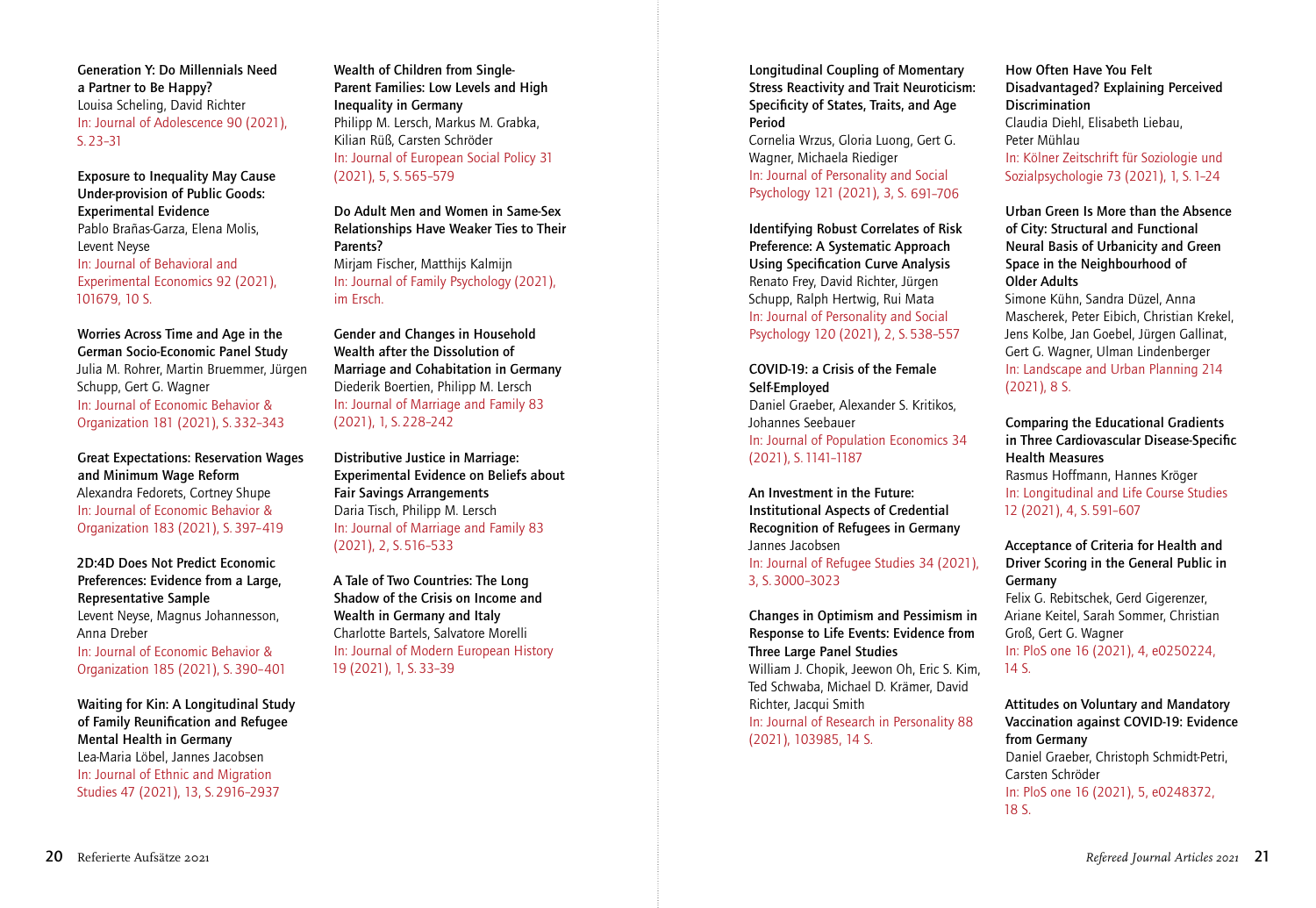Age Differences in Deliberate Ignorance Ralph Hertwig, Jan K. Woike, Jürgen Schupp In: Psychology and Aging 36 (2021), 4, S. 407–414

#### Parental Well-Being in Times of Covid-19 in Germany

Sevrin Waights, C. Katharina Spiess, Gert G. Wagner, Nico A. Siegel, Mathias Huebener In: Review of Economics of the Household 19 (2021), 1, S. 91–122

Redistribution and Insurance in Welfare States around the World Charlotte Bartels, Dirk Neumann In: The Scandinavian Journal of Economics 123 (2021), 4, S. 1116–1158

Parental Separation during Childhood and Adult Children's Wealth Philipp M. Lersch, Janeen Baxter In: Social Forces 99 (2021), 3, S. 1176– 1208

What's in a Word? Just vs. Fair vs. Appropriate Earnings for Self and **Others** Jule Adriaans, Stefan Liebig, Clara Sabbagh, Guillermina Jasso In: Social Justice Research 34 (2021), S. 397–427

In a Lonely Place: Investigating Regional Differences in Loneliness Susanne Buecker, Tobias Ebert, Friedrich M. Götz, Theresa M. Entringer, Maike Luhmann In: Social Psychological and Personality Science 12 (2021), 2, S. 147–155

Using a Mobile App When Surveying Highly Mobile Populations: Panel Attrition, Consent, and Interviewer Effects in a Survey of Refugees Jannes Jacobsen, Simon Kühne In: Social Science Computer Review 39 (2021), 4, S. 721–743

Video Data Analysis: A Methodological Frame for a Novel Research Trend Anne Nassauer, Nicolas Legewie In: Sociological Methods & Research 50 (2021), 1, S. 135–174

Extending the Kitagawa–Oaxaca– Blinder Decomposition Approach to Panel Data Hannes Kröger, Jörg Hartmann In: The Stata Journal 21 (2021), 2, S. 360–410

Subjektive Belastung der Eltern durch die Beschulung ihrer Kinder zu Hause zu Zeiten des Corona-bedingten Lockdowns im Frühjahr 2020 Sabine Zinn, Michael Bayer In: Zeitschrift für Erziehungswissenschaft 24 (2021), 2, S. 339–365

In weiteren referierten Fachzeitschriften veröffentlichte Aufsätze *Articles published in other refereed scholarly journals*

Die Erforschung der Dynamik der Corona-Pandemie in Deutschland: Survey-Konzepte und eine exemplarische Umsetzung mit dem Sozio-oekonomischen Panel (SOEP) Ulrich Rendtel, Stefan Liebig, Reinhard Meister, Gert G.Wagner, Sabine Zinn In: AStA Wirtschafts- und Sozialstatistisches Archiv 15 (2021), S. 155–196

Grading in Secondary Schools in Germany: The Impact of Social Origin and Gender Michael Bayer, Sabine Zinn, Christin Rüdiger In: International Journal of Educational Research Open 2 (2021), 2, 100101, 9 S.

The Challenged Sense of Belonging Scale (Csbs): A Validation Study in English, Arabic, and Farsi/Dari among Refugees and Asylum Seekers in Germany

Lukas M. Fuchs, Jannes Jacobsen, Lena Walther, Eric Hahn, Thi Minh Tam Ta, Malek Bajbouj, Christian von Scheve In: Measurement Instruments for the Social Sciences 3 (2021), 3, 16 S.

Klima der Angst oder Respekt auf Augenhöhe? Erfahrungen von Hartz IV-Beziehenden mit Jobcentern im Zuge der Corona-Pandemie Fabian Beckmann, Rolf G. Heinze, Dominik Schad, Jürgen Schupp In: Sozialer Fortschritt 70 (2021), 10, S. 651–669

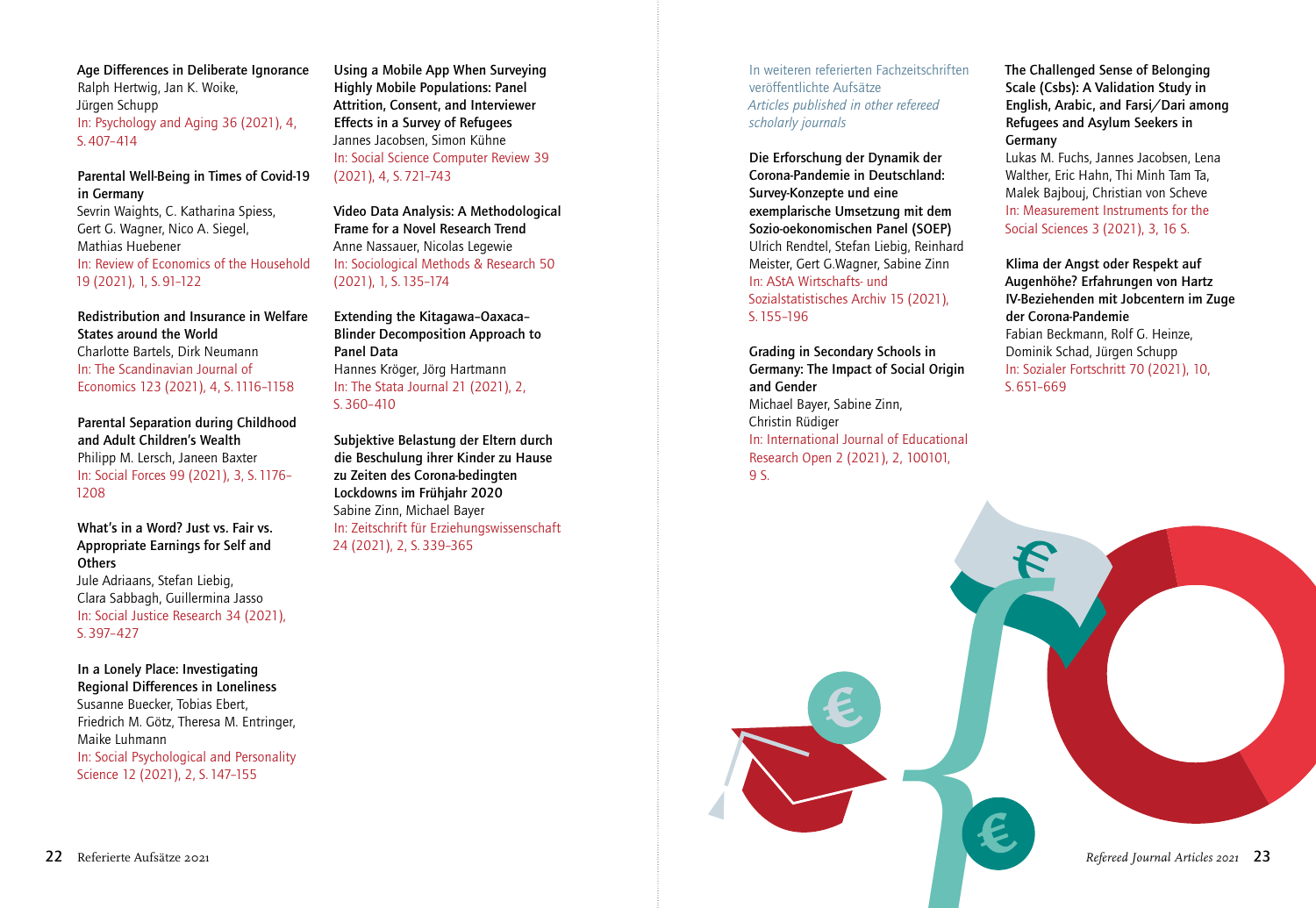# **Vorstandsbereich** *Executive Board*

Der Vorstand hat die Aufgabe, die strategische und organisatorische Ausrichtung des DIW Berlin zu gestalten und optimale Rahmenbedingungen für die Kernaufgaben des Instituts zu schaffen: Forschung, Politikberatung, Nachwuchsförderung und Infrastrukturbereitstellung.

*The Executive Board is responsible for structuring the strategic and organizational orientation of DIW Berlin and creating the optimal framework for the Institute's core tasks: research, policy consulting, promoting young talent, and the provision of infrastructure.*

#### Im WoS nachgewiesene Aufsätze *Articles listed in the WoS*

#### COVID-19: a Crisis of the Female Self-Employed

Daniel Graeber, Alexander S. Kritikos, Johannes Seebauer In: Journal of Population Economics 34 (2021), S. 1141–1187

What's in a Word? Just vs. Fair vs. Appropriate Earnings for Self and Others Jule Adriaans, Stefan Liebig, Clara Sabbagh, Guillermina Jasso In: Social Justice Research 34 (2021), S. 397–427

In weiteren referierten Fachzeitschriften veröffentlichte Aufsätze *Articles published in other refereed scholarly journals*

Die Erforschung der Dynamik der Corona-Pandemie in Deutschland: Survey-Konzepte und eine exemplarische Umsetzung mit dem Sozio-oekonomischen Panel (SOEP) Ulrich Rendtel, Stefan Liebig, Reinhard Meister, Gert G. Wagner, Sabine Zinn In: AStA Wirtschafts- und Sozialstatistisches Archiv 15 (2021), S. 155–196

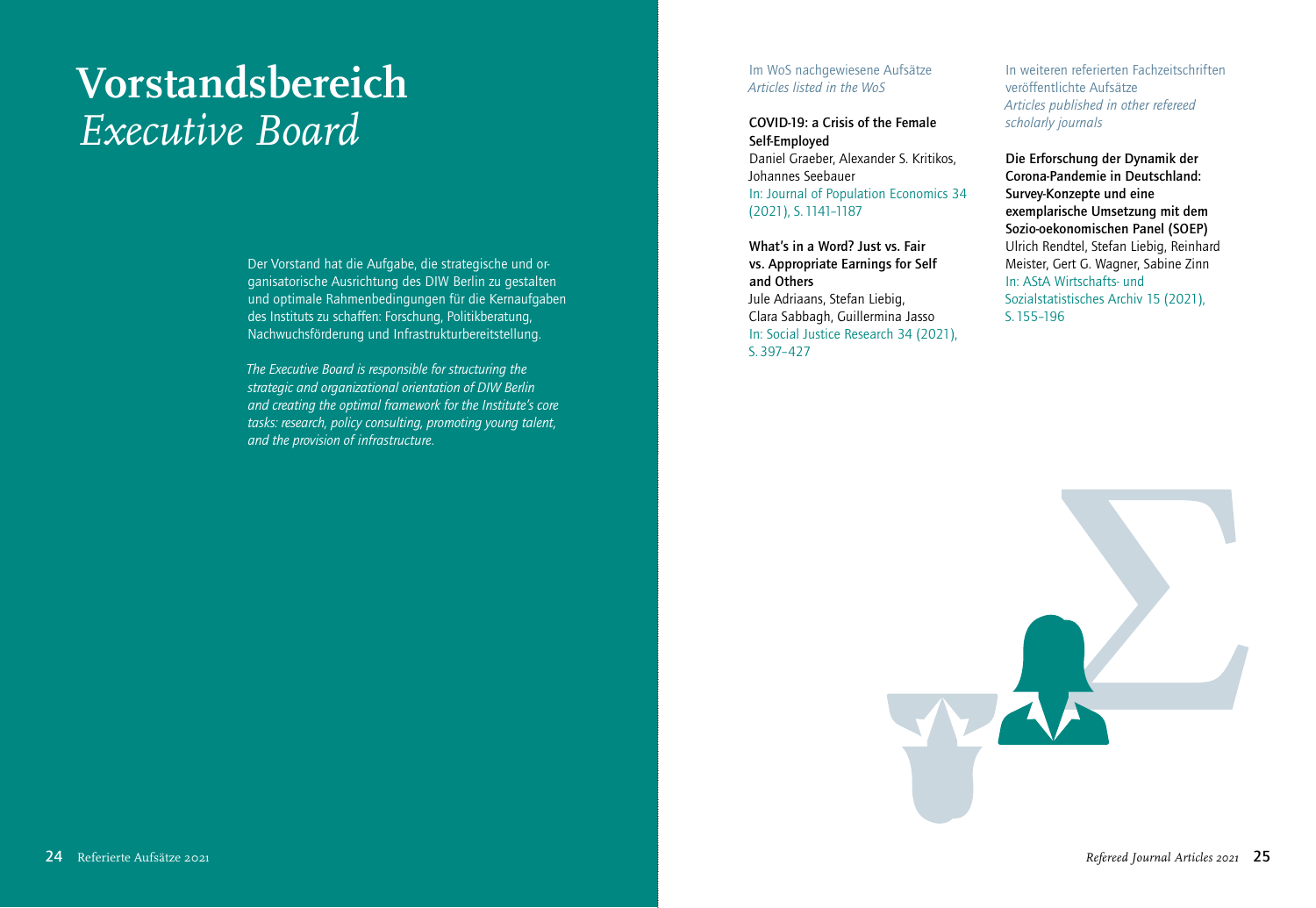# **Graduate Center**

#### **www.diw.de/gc**

Das DIW Graduate Center (GC) ist ein Kompetenzzentrum zur Ausbildung und Förderung von NachwuchswissenschaftlerInnen am DIW Berlin. Herausragenden DoktorandInnen aus aller Welt bietet es ein fünfjähriges strukturiertes Promotionsstudium in Volkswirtschaftslehre. Die Promovierenden erhalten eine Ausbildung mit anspruchsvollem Vorlesungsprogramm und arbeiten mit den Forschungsabteilungen des DIW Berlin zusammen. Publikationen wissenschaftlicher MitarbeiterInnen des Graduate Centers werden dem Graduate Center als Abteilung zugeordnet, Publikationen von Doktorand-Innen werden bei den wissenschaftlichen Fachabteilungen gelistet.

*he DIW Graduate Center (GC) is a competence center for training and promoting young scientists at DIW Berlin. It offers outstanding doctoral students from all over the world a five-year structured doctoral program in economics. The doctoral students go through an in-depth training in economics and receive on-the-job training in DIW Berlin's research departments. Publications by the scientific staff of the Graduate Center are assigned to the Graduate Center as a department, publications by doctoral students are listed with their scientific department.*

#### Im WoS nachgewiesene Aufsätze *Articles listed in the WoS*

Testing Identification via Heteroskedasticity in Structural Vector Autoregressive Models Helmut Lütkepohl, Mika Meitz, Aleksei Netšunajev, Pentti Saikkonen In: The Econometrics Journal 24 (2021), 1, S. 1–22

The State-Dependent Trading Behavior of Banks in the Oil Futures Market Daniel Bierbaumer, Malte Rieth, Anton Velinov In: Journal of Economic Behavior & Organization 191 (2021), S. 1011–1024

Qualitative versus Quantitative External Information for Proxy Vector Autoregressive Analysis Lukas Boer, Helmut Lütkepohl In: Journal of Economic Dynamics & Control 127 (2021), 104118, 17 S.

*∞* ∫*−∞*